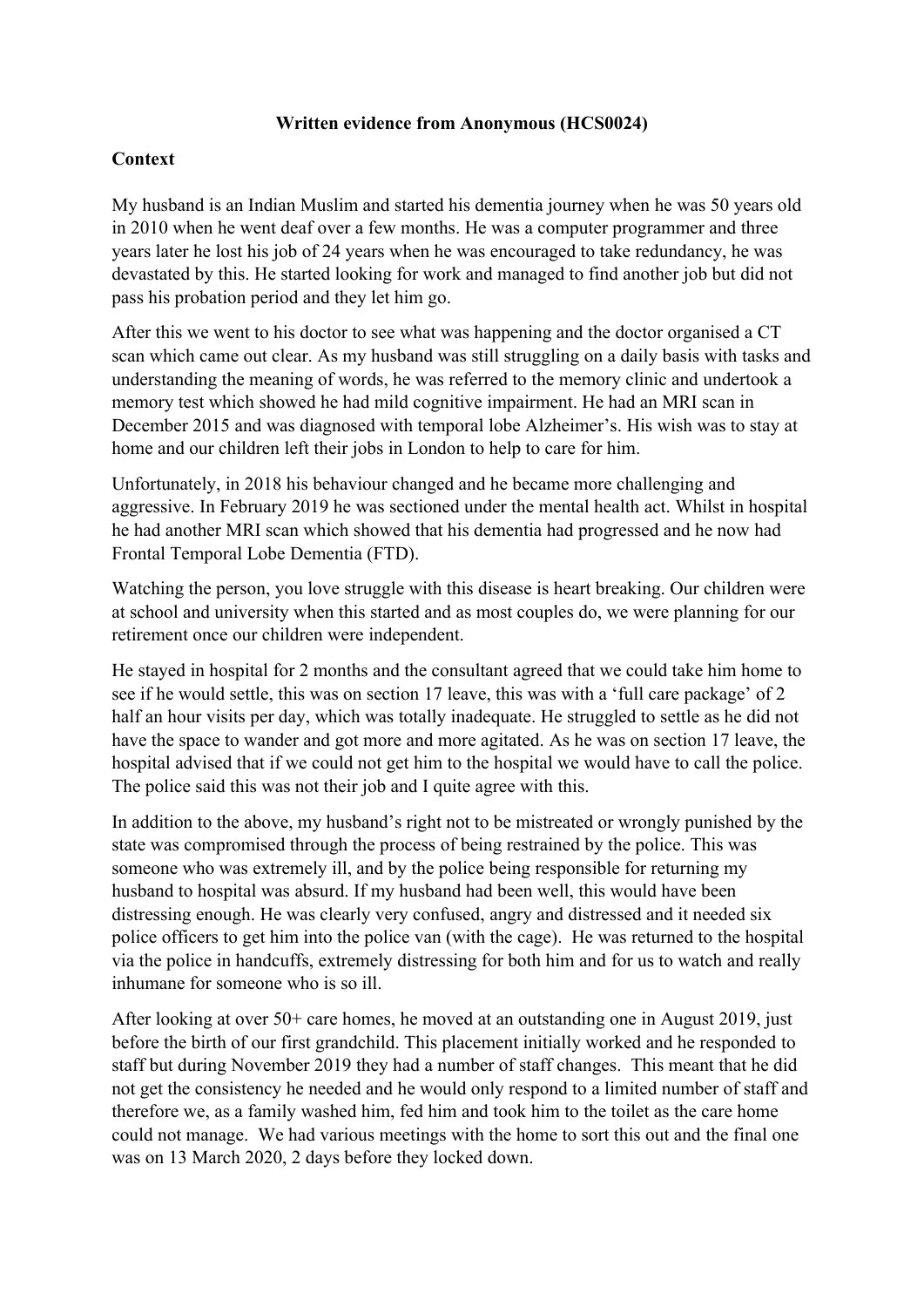During lockdown, the care home struggled to understand his care need and support him (The care home struggled to understand ismaeel's care need / support husband with his care needs) and the home could not take him to the toilet. In order to clean him he was restrained by up to 3 members of staff and therefore lacked trust in his care home.

He was assaulted by a member of staff which was dealt with by the police and also the safeguarding team and caught covid-19 in April 2020.

His mental health was deteriorating, he was losing weight, he would not take his medication and he was sobbing on video calls. His aggression and paranoia escalated.

Prior to lockdown he could speak and could understand some instructions. Lack of contact and stimulation with his family escalated his dementia.

# **What human rights issues need to be addressed in care settings in England, beyond the immediate concerns arising from the Covid-19 pandemic?**

Everyone with dementia is an individual and as such should be treated according to their own special requirements and needs. Blanket policies remained in place due to care home managers risk adverse attitudes, which were not aligned to the individual or how distressed they were. This was also promoted by the local Public Health Teams who advised the care homes.

Understanding dementia is the biggest factor with the human rights issues, in his case he needs actual physical contact. To hold his hand, to stroke his back and to see a smiling face. This in turn gives him the reassurance, love, stimulation and trust that he needs, which makes him feel valued, calm and listened to.

During the pandemic he was physically restrained on multiple occasions both in the care home and also in the hospital. He then went onto antipsychotic medication which chemically restrained him, this is currently being reviewed.

Facetime calls were not an adequate substitute, he did not like seeing his face on a screen and could not understand why we were not there, this escalated his behaviour.

Not just his human rights were breached during the pandemic but also his right to his religion. He was in an environment where he was the only Muslim resident, contact with his family was crucial to maintaining this connection. Understanding the importance of an individual's religion and how they practice this is limited in care settings, especially if the staff are not the same religion.

He has a Deprivation of Liberty (DoL) in place, due to requiring covert medication and part of this is to have 'face to face' contact with his representative. This was denied during the pandemic and without the Essential Carer status, which I now have with his new care home, this would still continue to be denied during any outbreaks.

His teeth were neglected, he hadn't seen a dentist since he was sectioned in February 2019 and he needed to see a chiropodist every 6 weeks to help him to walk pain free. By stopping these services, this contributed to the escalation in his behaviour.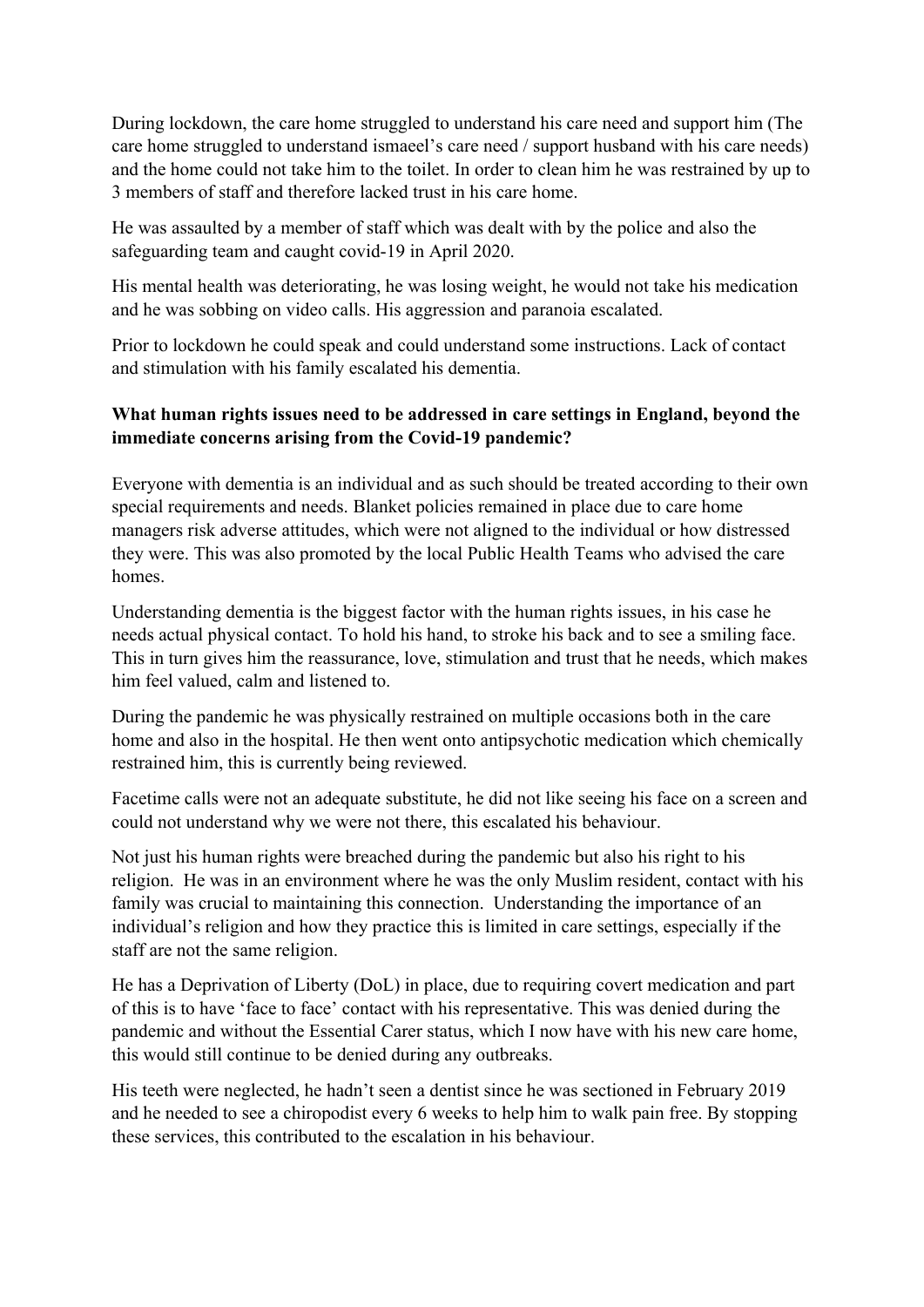## **How effective are providers at respecting the human rights of people under their care?**

All decisions should be about what is best for the person and not the easiest option. The covid pandemic seems to have become the default option and it is certainly easier for care homes to continue to deny access and limit visits and access to our loved ones in care. This is not fulfilling the rights of the individual.

No matter how distressed my husband became we were powerless to help what was going on in the home due to being denied access to him. He was in severe distress, was unable to communicate, stopped eating, was rapidly loosing weight, would not take his medication and was constantly being physically restrained.

Providers need to understand that the person has a family, they have not abandoned the individual. Working together ensures the provider respects and protects the resident's wellbeing, autonomy and choices. This did not happen throughout the pandemic and is still going on now in quite a few care homes. Some homes even remained open during the pandemic as they recognised the individuals under their care needed to have the support of their families. Providers also need to understand that care plans are in place for a reason, so they need staff trained on these, in order to understand the needs of individuals. The individual then has the consistency they need whether it is an agency person or a permanent member of staff.

His first care provider did not take my husbands individual needs into account. They were risk averse and extremely slow to put anything in place. They had an outside space but my husband did not feel safe outside of his unit on the first floor therefore even though visits were arranged he only came out on a small number of occasions. So as society opened, care homes were still locked down.

Guidance changed in July 2020 and from that point on, care homes were meant to introduce individual risk assessments. My husband's assessment took place in early September 2020 and I was told that my husband would be one of the few to have an inside visit. This did not materialise as the home did not allow this to happen until all the other residents risk assessments had taken place. This was going on for some time and felt like a delay tactic, especially when his behaviour was reaching crisis point. The home went into lock down on the advice of the local Public Health stopped all visits, without any thought to the individuals. Every opportunity to delay putting these risk assessments in place seemed to be occurring. My husband was so distressed that he was sectioned for a second time under the mental health act at the end of October 2020.

As he was in hospital, their visiting was slightly different and we were able to see and hold his hand in November 2020, after 8 months. The escalation of his dementia and his level of distress were awful to see. In the hospital, my husband was again restrained on numerous occasions, and was also very heavily medicated because the staff could not deal with him. He had very limited communication after the 8 month period without us and had lost lots of the abilities that we were helping him to retain. He exhibited behaviours of feeling abandoned, and staff did not have the time to sit with him, even though this was is in his care plan.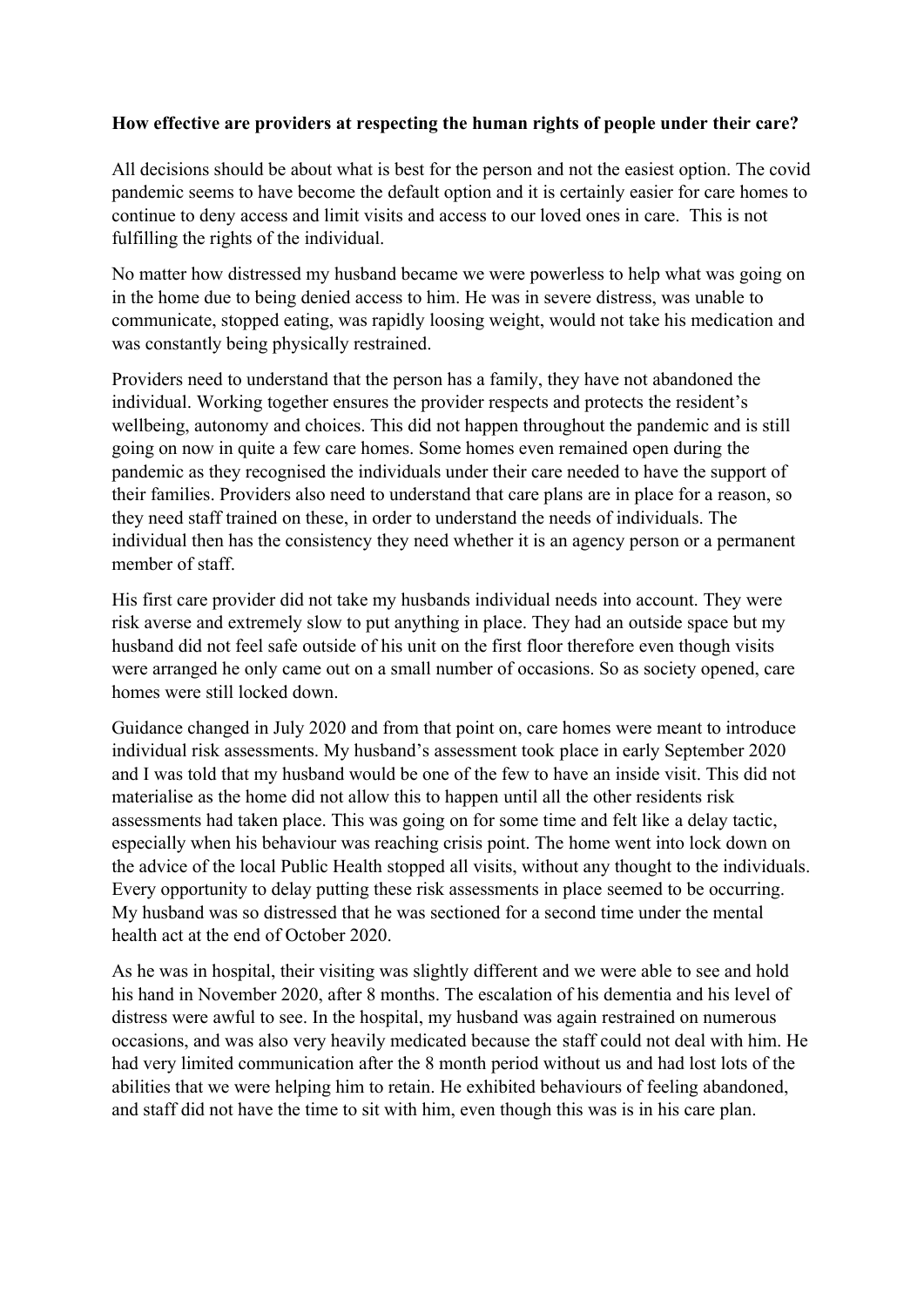## **How effective are regulators in protecting residents from human rights breaches and in supporting patients and residents who make complaints about their care provider?**

The Government Guidance, interpreted by local Public Health and Care Homes took away the regulators ability to protect residents as far as I can see. Blanket visiting bans applied to all, not just families. Effectively the guidance gave care providers carte blanc to do what they wanted without looking at the individual under their care. The individual risk assessment process was another long winded tick box exercise.

I have made a formal complaint about his first care home to the care home itself and social services but not the regulator. As safeguarding incidents are automatically uploaded to the COC why are complaints not treated in the same way?

The regulator does need to ensure that care providers are following the guidance but it appears that they have no powers to make sure this is happening. They were very quiet during this period of time and let the individuals in care and also their families down. Equally the regulator does not appear to be independent as detailed on the Gov.uk website it is sponsored by the Department of Health and Social Care. Where does responsibility of the failure of care home residents lie?

The regulator needs to ensure care homes statutory responsibilities as far as their websites are met. Do care homes even have any statutory responsivities? I had to ask for the complaints policy which was not available on the homes web site.

## **What lessons need to be learned from the pandemic to prevent breaches of human rights legislation in future?**

The whole concept of all of the acts and rights is to protect the individual. This did not happen during the pandemic. Their individual needs and rights were ignored, even when it was clear that their wellbeing and mental health were deteriorating.

The treatment of people with dementia for all services needs to be joined up, clear and timely. Care homes taking months to implement 'Government Guidance' is simply not acceptable. Denying the individuals access to their immediate family when they do not have capacity is totally inhumane. As care providers do not seem to be able to put guidance in place voluntary and families are still being denied access to their loved ones, something needs to be put into law to state that individuals in care settings have a few nominated people (the number needs to be clearly stated so there is no ambiguity) whether these are called Essential Caregivers or not is not the issue but recognition that some individuals require more contact from their family than others.

All those who give advice, including the Government and local Public Health are responsible for the interpretation and therefore should put clear specific measures in place quickly with the regulator to ensure the individual and their wishes are at the centre of all decisions being made. This failed to happen. Contradictory advice meant that in some areas, especially where we live, were disproportionately affected by constant local downs and restrictions, which in turn affected our loved one in the care home and led to him being re-sectioned.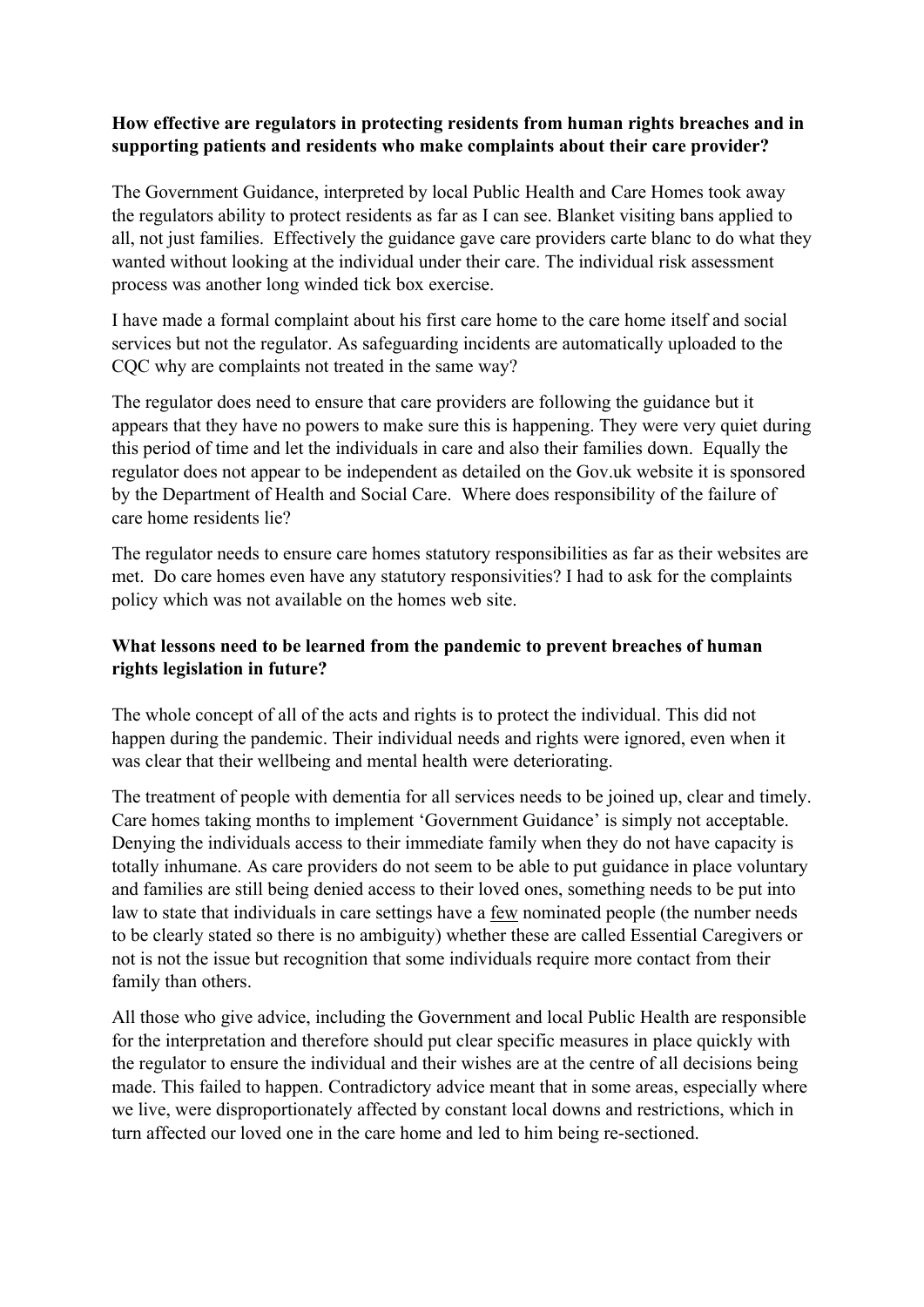Families of loved ones in care are not 'visitors' most are essential to their continued wellbeing. It is extremely frustrating and disappointing that a system that is there to care for vulnerable people instead was used to put measures in place that ultimately harmed them both physically and mentally. Unless you have a family member with dementia you will never understand the harm and stress this pandemic has caused using the 'protective' measures that were put in place.

Having a dementia friendly flower on your car or on your window, as in the police and also hospitals does not show that your organisation is empathic to dementia, this should be followed through via action within the service. Mental health patients should not be left to the police, they need a doctor to see them as well to reduce their stress.

In the hospital it was felt that his teeth were causing him pain, a dentist came to see him and said that he would have to go under aesthetic for treatment, which I felt would be the best option for him but that they would take out all his teeth that were damaged rather than fix them. Human rights is not just about care homes or the regular it is about every service.

I find it staggering that I am being asked about a Do Not Resuscitate (DNR) order as according to the doctor my husband does not have any quality of life and would not be able to cope with resuscitation. I have ignored this advice, my husband has dementia and is now 61, which other otherwise healthy 61 year old would have a DNR order in place? Why is this different for people with dementia?

Treating people with dementia with dignity is key and joining up the services properly not on paper. People with dementia are not criminals, they are confused and are the vulnerable one.

The energy it takes to keep on fighting for the rights of a person in care is draining. This process is overly bureaucratic, confusing and you need a law degree to understand the systems. Ultimately at the core of this is a very vulnerable individual who is struggling at home. Moving them into care is not to 'make it easy' for the family, in fact it is more stressful, it is about looking at whether their needs can be met at home, this is not available at this time. This is a massive issue for people with working age dementia, who are physically fit, extremely strong and very active. The services simply do not exist.

The one guaranteed aspect of dementia is when they unlearn a skill it is extremely difficult for them to relearn it. Social isolation and lack of contact has done this. The care sector needs to not just be about ticking boxes but also about following through in it's actions and the individuals care plan. This would be solved by someone who is standing up for the rights of these individuals not as a title but actually talks to people accessing the system.

A clear priority is the training of the staff and the financial acknowledgement that care work is an extremely hard job. Staff who have the empathy for this job will then have the empathy for the individuals they care for, which in turn should allow the individual in the care home to flourish.

People in care homes have no less value than anyone else and should not be made to feel that they are an afterthought, they have a family that love them very much.

This is the most traumatic and degrading experience I have ever had the misfortune to be part of and this needs to be changed for others who do not have a voice or someone to advocate on their behalf.